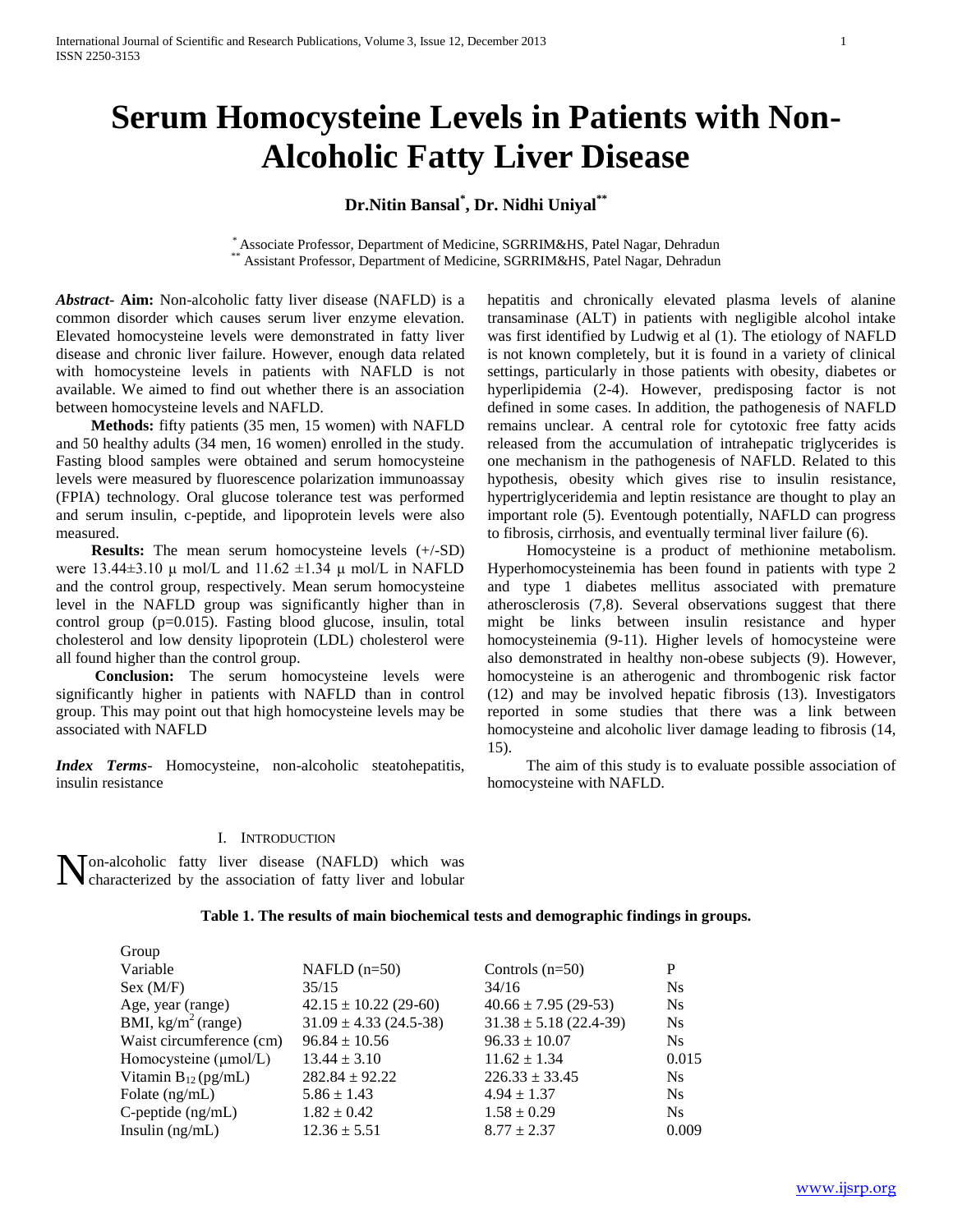| ALT(U/L)                  | $110.69 \pm 19.58$ | $50.66 \pm 14.79$  | 0.001 |
|---------------------------|--------------------|--------------------|-------|
| AST (U/L)                 | $48.23 \pm 13.10$  | $24.77 \pm 6.37$   | 0.001 |
| Glucose $(ng/dL)$         | $100.23 \pm 8.96$  | $87.66 \pm 14.10$  | 0.048 |
| Total cholesterol (mg/dL) | $200.76 \pm 21.91$ | $180.77 \pm 14.52$ | 0.041 |
| Triglyceride (mg/dL)      | $154.61 \pm 55.33$ | $165.66 \pm 87.87$ | Ns.   |
| $LDL$ (mg/dL)             | $126.53 \pm 19.86$ | $105.68 \pm 39.10$ | 0.049 |
| $HDL$ (mg/dL)             | $43.30 \pm 9.72$   | $50.77 \pm 18.45$  | Ns.   |
|                           |                    |                    |       |

#### II. MATERIAL AND METHODS

 A total of 50 patients with NAFLD and age, sex and BMI matched 50 healthy subjects as control group were enrolled in the study. NAFLD patients had been referred for a comprehensive assessment of liver function because of the presence of ultrasonographic evidence of hepatic steatosis and elevated transaminases concentrations (alanine transaminases [ALT]) in excess of twice the upper normal limits at least one occasion during the preceding 6 months. For the diagnoses of NAFLD and to rule out other possible liver diseases, all patients with NAFLD underwent a detailed clinical and laboratory evaluation, including liver function tests, hepatitis markers and auto antibodies. Fatty liver was classified as grade 1 (mild), grade 2 (moderate) and grade 3 (severe). Alcohol consumption was absent in all subjects. Since all patients in NAFLD group were non smokers, smokers were excluded from the control group. Renal functions of the subjects were within normal limits. The patients with a history of drug usage in the last 2 months were excluded from the study.

 Informed written consent was obtained for each subject. All blood samples were collected in the morning after an overnight fast. Blood samples were drawn in vacutainer blood-collecting tubes (Becton-Dickinson, Franklin Lakes, and NJ) according to standard hospital guidelines for venipuncture and sample collection. Homocysteine specimens were placed on ice and all specimens were transported to the laboratory within 30 minutes of collection. Serum was obtained after centrifugation at 2000 x g for 10 minutes, frozen, and stored at  $-20$  °C until analysis. Serum total homocysteine concentrations were measured by using an IMX (Abbott diagn. USA) homocysteine assay. Assay is based on the fluorescence polarization immunoassay (FPIA) technology. Apart from that, serum insulin, c-peptide, serum lipoproteins and other biochemical tests were also evaluated in the NAFLD and control groups. All patients were asked to drink 75 gr glucose dissolved in 200 cc water and 2-hour glucose levels were detected. All results are expressed as mean ± SD. The mean homocysteine levels, vitamin B12, insulin, c-peptide and other serum parameters in both groups were compared by Mann-Whitney U test as the distribution between the groups were not normal. The same test was also used for the comparison of homocysteine levels. The correlations were given by the Pearson correlation coefficient (r). All analyses were two tailed and were conducted using computer-based statistics software (SPSS for Windows 9.0, 1998, SPSS, Chicago, IL). A p- value of less than 0.05 was accepted as statistically significant.

#### III. RESULTS

 The results of main parameters studied in both groups are summarized in Table 1. In NAFLD Group, while there were 13 subjects who had impaired glucose tolerance, no subjects had diabetes. Control group had neither impaired glucose tolerance nor diabetes. As another risk factor when obesity is taken into consideration for NAFLD, in the study group all subjects except for 11 subjects had a BMI over 30. However, in the control group BMI less than 30 there were 10 subjects present. Serum homocysteine levels were significantly higher in patients with NAFLD (13.44±3.10 μmol/L) as compared with the control group  $(11.62 \pm 1.34 \mu \text{mol/L}, \text{p=0.015})$  (Figure 1). Serum vitamin B12 and folate levels were within normal limits and no statistical difference was present between two groups.

 The evaluation of liver via ultrasonography for the fatty liver in NAFLD group demonstrated 14 subjects in grade 1; 22 subjects in grade 2; and 14 subjects in grade 3 hepatosteatosis. The insulin levels of the patients with NAFLD was significantly higher when compared with controls (p=0.009), but c-peptide levels did not differ in both groups. In addition, distribution of insulin levels was shown in Figure 2. The serum ALT, AST, glucose, total cholesterol and low density lipoprotein (LDL) cholesterol levels were statistically higher in NAFLD patients than in controls  $(p<0.05)$ . Of the biochemical parameters, ALT, AST and glucose had positive correlation with serum homocysteine levels, respectively  $[(r= 0.52, p= 0.01), (r= 0.58,$ p= 0.004), (r= 0.51, p= 0.014)].

#### IV. DISCUSSION

 Nonalcoholic fatty liver disease has been reported in patients with type 2 diabetes and obese persons for a long time (16,17). Studies indicate that this syndrome has a relationship with obesity, diabetes and hyperlipidemia (3,18,19), however there has been a small group with normal weight having normal fasting glucose and normal glucose tolerance without dyslipidemia (4). Nonalcoholic steatohepatitis (NAFLD) has a more limited area than hepatosteatosis itself. Recently, it was proposed that toxic affects of free fatty acids, insulin resistance syndromes and associated metabolic abnormalities are the current mechanisms that may be responsible (20). Apart from this, recent investigations showed that homocysteine levels were increased in hyperinsulinemic subjects with obesity and in the states of insulin resistance (10,11). Giltay et al. demonstrated that plasma homocysteine levels were increased even in non-obese subjects with insulin resistance (9). All of these data indicate that high levels of homocysteine may have relationship with insulin resistance. In our study, significantly high levels of serum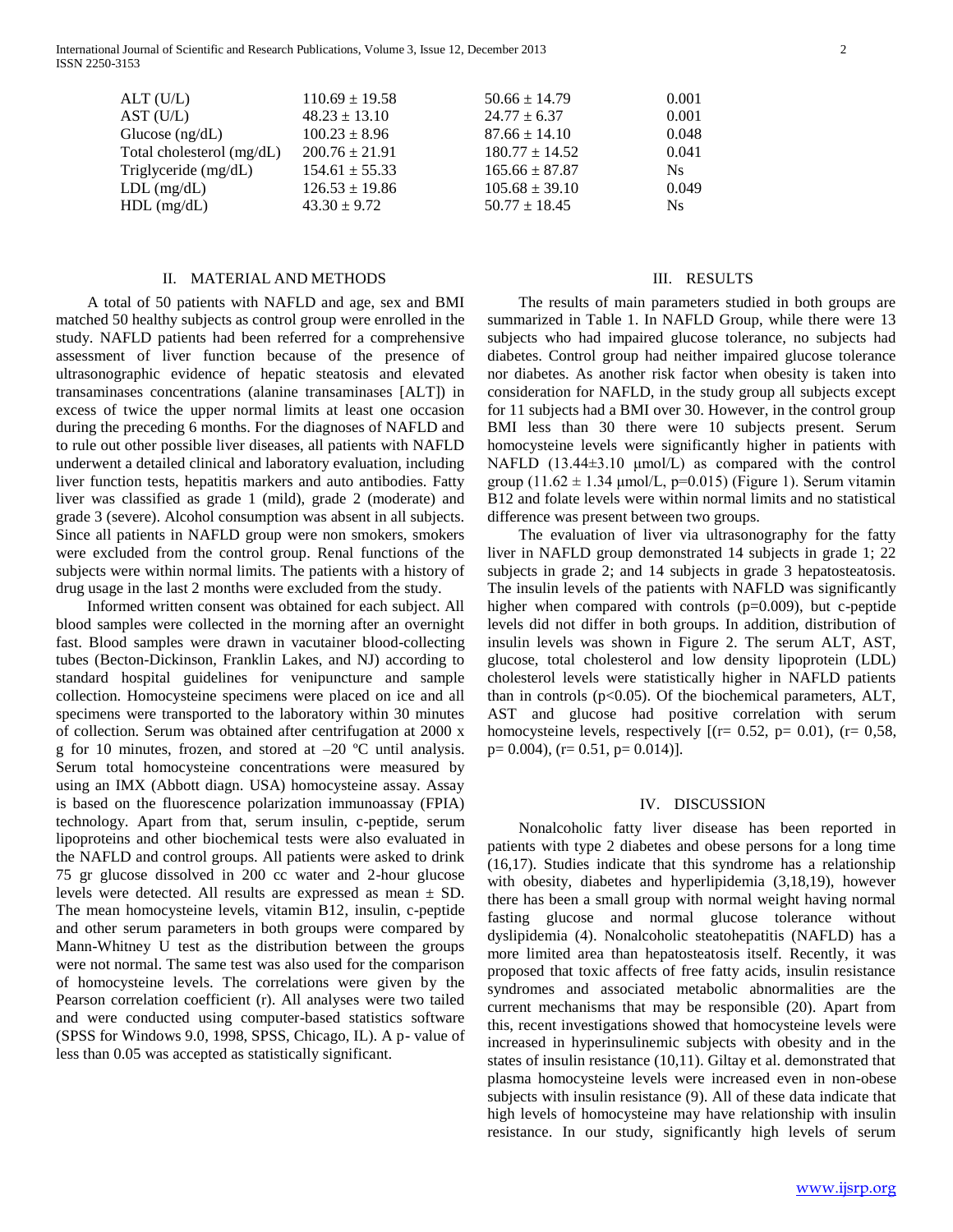homocysteine were found in NAFLD patients. Serum glucose, insulin, total cholesterol, and LDL cholesterol were all found significantly higher than the the same age and BMI matched control group. These results support insulin resistance and metabolic abnormalities in patients with NAFLD. In some studies relationship between homocysteine levels, insulin resistance and metabolic syndrome could not be demonstrated and even contrary findings to our results were obtained (21, 22). These observations may be indicative of the results of high homocysteine levels rather than the cause of insulin resistance. It seems there are still unexplained points on homocysteine metabolism and metabolic syndrome.

 Whether serum homocysteine elevation has a metabolic effect in the development of steatosis and steatohepatitis is not clear at present. One of the important results of the study is that higher serum homocysteine levels were detected in patients with NAFLD compared with controls.. However, this study is not enough to explain a possible relationship between homocysteine and hepatic fat accumulation and hepatic injury. In chronic alcoholism, alcoholic cirrhosis and experimental liver damages hyperhomocysteinemia and fatty liver were also shown (15,23,24). It is also shown that severe hyperhomocysteinemia due to cystathionine β-synthase deficiency should lead to widespread hepatosteatosis and moreover to clinical manifestations like atherosclerosis, thrombosis, and osteoporosis (25,26). In one of their experimental studies Werstuck et al. found out that there has been a dysregulation in biosynthetic ways of cholesterol and triglyceride due to stress of homocysteine over endoplasmic reticulum and as a result of this, they concluded that progressive hepatosteatosis and probably atherosclerotic lesions existed (27). Recent studies demonstrated that serum homocysteine levels are increased in patients with liver cirrhosis (14,28,29). Higher levels of hyperhomocysteinemia is more prominent in alcoholic cirrhosis meanwhile increase in homocysteine levels are also present in non-alcoholic cirrhosis (29,30). Garcia-Tevijano et al. showed that homocyteine levels were increased in patients with liver cirrhosis and they advocated that this increase was the marker for a decrease in hepatic functions and had a role in the development of hepatic fibrosis (14).

 Apart from this, a very broad distribution of values in homocysteine levels of the healthy subjects has been described with the same technique (97.5th percentile at 16.6 μmol/L) (31). In our study laboratory reference range for homocysteine was 5- 12 μmol/L. Values that we have obtained were in consistent with mild hyperhomocysteinemia. We think that these results may be because of small number of our cases.

 In conclusion; the data suggest that serum homocysteine level is increased in NAFLD patients. The increase in homocysteine levels may be associated with metabolic abnormalities of NAFLD. Additionaly, high homocysteine levels may be associated hepatic steatosis and steatohepatitis. However, further studies are needed to determine more clearly the role of homocysteine on hepatic steatosis and steatohepatitis.

#### **REFERENCES**

- [1] Ludwig J, Viggiano TR, McGill DB, Oh BJ. Nonalcoholic steatohepatis. Mayo Clinic experiences with a hitherto unnamed disease. Mayo Clin Proc 1980; 55: 434–8
- [2] Wanless IR, Lentz JS. Fatty liver hepatitis (steatohepatitis) and obesity: an autopsy study with analysis of risk factors. Hepatology 1990;12:1106–10
- [3] Powell EE, Cooksley WG, Hanson R, Searle J, Halliday JW, Powell LW. The natural history of nonalcoholic steatohepatitis: a follow-up study of forty-two patients for up to 21 years. Hepatology 1990;11:74–80
- [4] Bacon BR, Farahvash MJ, Janney CG, Neuschwander-Tetri BA. Nonalcoholic steatohepatitis: an expanded clinical entity. Gastroenterology 1994;107:1103–9
- [5] Harrison SA, Kadakia S, Lang KA, Schenker S. Nonalcoholic steatohepatitis: what we know in the new millennium. Am J Gastroenterol 2002;97:14-24
- [6] Sheth SG, Gordon FD, Chopra S. Nonalcoholic steatohepatitis. Ann Intern Med 1997;126:137-45
- [7] Hofmann MA, Kohl B, Zumbach MS, et al. Hyperhomocysteinemia and endothelial dysfunction in IDDM. Diabetes Care 1998;21:841-8
- [8] Hoogeveen EK, Kostense PJ, Beks PJ, et al. Hyperhomocysteinemia is associated with an increased risk of cardiovascular disease, especially in non-insulin-dependent diabetes mellitus: a population-based study. Arterioscler Thromb Vasc Biol 1998;18:133-8
- [9] Giltay EJ, Hoogeveen EK, Elbers JM, Gooren LJ, Asscheman H, Stehouwer CD. Insulin resistance is associated with elevated plasma total homocysteine levels in healthy, non-obese subjects. Atherosclerosis 1998;139:197-8
- [10] Sanchez-Margalet V, Valle M, Ruz FJ, Gascon F, Mateo J, Goberna R. Elevated plasma total homocysteine levels in hyperinsulinemic obese subjects. J Nutr Biochem 2002;13:75-9
- [11] Meigs JB, Jacques PF, Selhub J, et al. Framingham Offspring Study. Fasting plasma homocysteine levels in the insulin resistance syndrome. Diabetes Care 2001;24:1403-10
- [12] Ueland PM, Refsum H, Stabler SP, Malinow MR, Andersson A, Allen RH. Total homocysteine in plasma or serum: methods and clinical applications. Clin Chem 1993;39:1764–79
- [13] Torres L, Garcia-Trevijano ER, Rodriguez JA, et al. Induction of TIMP-1 expression in rat hepatic stellate cells and hepatocytes: a new role for homocysteine in liver fibrosis. Biochim Biophys Acta 1999;1455:12–22
- [14] Garcia-Tevijano ER, Berasain C, Rodriguez JA, et al. Hyperhomocysteinemia in liver cirrhosis: mechanism and role in vascular and hepatic fibrosis. Hypertension 2001; 38:1217-21
- [15] Halsted CH, Villanueva J, Chandler CJ, et al. Ethanol feedings of micropigs alters methionine metabolism and increases hepatocellular apoptosis and proliferation. Hepatology 1996;23:497-505
- [16] Marchesini G, Brizi M, Morselli-Labate AM, et al. Association of nonalcoholic fatty liver disease with insulin resistance. Am J Med 1999;107:450–5
- [17] Marchesini G, Brizi M, Bianchi G, et al. Nonalcoholic fatty liver disease: a feature of the metabolic syndrome. Diabetes 2001;50:1844–5
- [18] Fong DG, Nehra V, Lindor KD, Buchman AL. Metabolic and nutritional considerations in nonalcoholic fatty liver. Hepatology 2000;32:3–10
- [19] Kumar KS, Malet PF. Nonalcoholic steatohepatitis. Mayo Clin Proc 2000; 75:733–9
- [20] De Knegt RJ. Non-alcoholic steatohepatitis: clinical significance and pathogenesis. Scand J Gastroenterol 2001; (Suppl 234):88-92
- [21] Rosolova H, Simon J, Mayer O Jr, Racek J, Dierze T, Jacobsen DW. Unexpected inverse relationship between insulin resistance and serum homocysteine in healthy subjects. Physiol Res 2002;51: 93-8
- [22] Godsland IF, Rosankiewicz JR, Proudler AJ, Johnston DG. Plasma total homocsyteine concentrations are unrelated to insulin sensitivity and components of the metabolic syndrome in healthy men. J Clin Endocrinol Metab 2001;86:719-23
- [23] Hultberg B, Berglund M, Andersson A, Frank A. Elevated plasma homocysteine in alcoholics. Alcohol Clin Exp Res 1993; 17: 687-689.
- [24] Lambert D, Benhayoun S, Adjalla C, et al. Alcoholic cirrhosis and cobalamin metabolism. Digestion 1997; 58:64-71